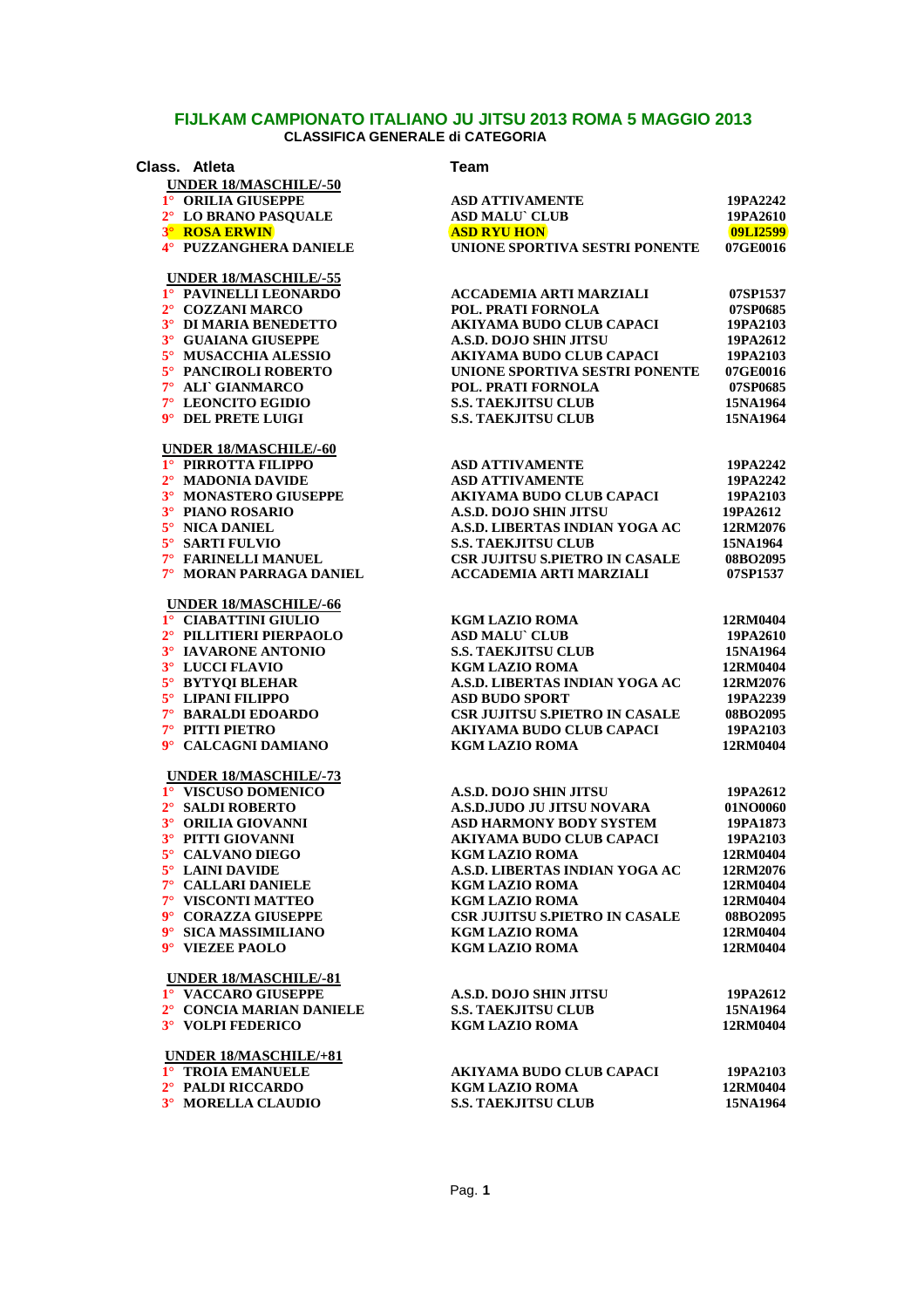| Class. Atleta |                                                    | Team                           |          |
|---------------|----------------------------------------------------|--------------------------------|----------|
|               | <b>UNDER 18/FEMMINILE/-48</b><br>1° BACILE MARTINA | A.S.D. DOJO SHIN JITSU         | 19PA2612 |
|               | <b>UNDER 18/FEMMINILE/-57</b>                      |                                |          |
|               | <b>PIRRONE FEDERICA</b>                            | CSR JUJITSU S.PIETRO IN CASALE | 08BO2095 |
|               | 2° SPOTO FRANCESCA                                 | ACCADEMIA ARTI MARZIALI        | 07SP1537 |
|               | <b>UNDER 18/FEMMINILE/-63</b>                      |                                |          |
|               | <b>AQUILINO MARZIA</b>                             | UNIONE SPORTIVA SESTRI PONENTE | 07GE0016 |
|               | <b>BINILARA</b>                                    | CSR JUJITSU S.PIETRO IN CASALE | 08BO2095 |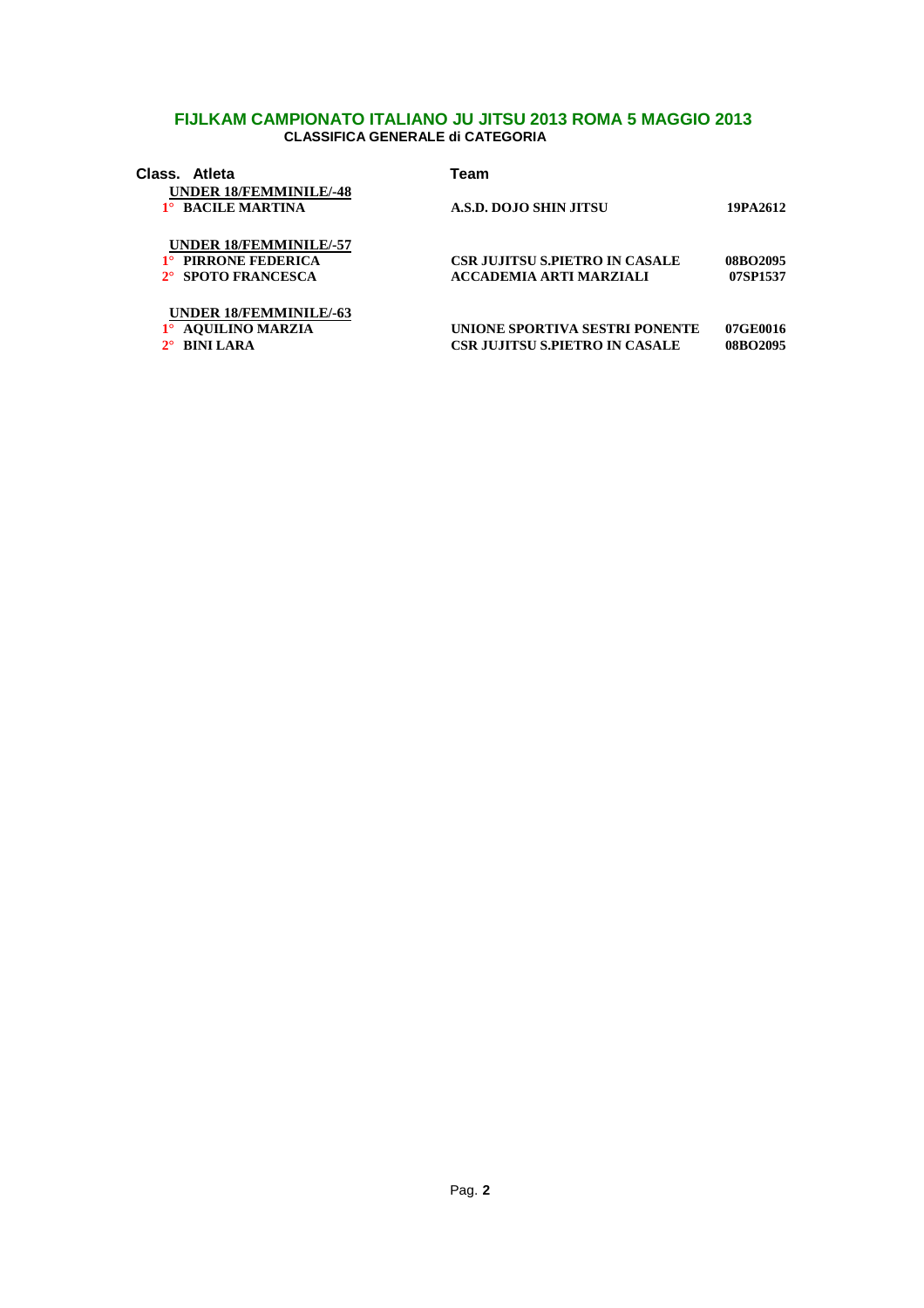| Class. Atleta                | <b>Team</b>                         |          |
|------------------------------|-------------------------------------|----------|
| <b>OVER 18/MASCHILE/-62</b>  |                                     |          |
| 1° CINA` MARCO               | <b>AKIYAMA BUDO CLUB CAPACI</b>     | 19PA2103 |
| 2° ALESSI PIERO              | <b>AKIYAMA BUDO CLUB CAPACI</b>     | 19PA2103 |
| 3° BARONE VITO               | <b>AKIYAMA BUDO CLUB CAPACI</b>     | 19PA2103 |
| 3° NUCIFORA DARIO            | <b>AKIYAMA BUDO CLUB CAPACI</b>     | 19PA2103 |
| 5° BELLA VISTA MICHELE       | <b>A.S.D. DOJO SHIN JITSU</b>       | 19PA2612 |
| 5° RIZZOLO ROBERTO           | <b>A.S.D. ENERGY SPORT</b>          | 19PA2078 |
| 7° ABDEL KARIM ALI           | <b>SORT MAESTA ASD</b>              | 01TO2605 |
| 7° PRANDINI OMAR             | A.S.D.JUDO JU JITSU NOVARA          | 01NO0060 |
| 9° GRASSI ANDREA             | <b>A.S.D.JUDO JU JITSU NOVARA</b>   | 01NO0060 |
| 9° LEONARDO FRANCESCO        | <b>ASD HARMONY BODY SYSTEM</b>      | 19PA1873 |
| 9° LUNARI DAMIANO            | KUDEN GOSHIN RYU RIETI              | 12RI1965 |
| 9° TAMPONI LUCA              | <b>KGM LAZIO ROMA</b>               | 12RM0404 |
| <b>OVER 18/MASCHILE/-69</b>  |                                     |          |
| 1° D'ANGELO CLAUDIO          | <b>ASD HARMONY BODY SYSTEM</b>      | 19PA1873 |
| 2° VITALE GIOVANNI           | <b>AKIYAMA BUDO CLUB CAPACI</b>     | 19PA2103 |
| 3° GALERI ALESSANDRO         | A.S.D. LIBERTAS INDIAN YOGA AC      | 12RM2076 |
| 3° RAPPA VINCENZO            | <b>AKIYAMA BUDO CLUB CAPACI</b>     | 19PA2103 |
| 5° ALAIMO SALVATORE          | KUDEN GOSHIN RYU RIETI              | 12RI1965 |
| 5° MARCI STEFANO             | <b>ASS.JUDO RENSHU CLUB SAMURAI</b> | 20CA1372 |
| 7° BENINATI GIANLUCA         | <b>ASD HARMONY BODY SYSTEM</b>      | 19PA1873 |
| 7° COLOMBA GIUSEPPE          | <b>A.S.D. DOJO SHIN JITSU</b>       | 19PA2612 |
| 9° DE SIMONE CARLO           | <b>A.S.D. JJ DRAGONE</b>            | 01TO2993 |
| 9° PETRIPAOLI SIMONE         | <b>KUDEN GOSHIN RYU RIETI</b>       | 12RI1965 |
| <b>OVER 18/MASCHILE/-77</b>  |                                     |          |
| 1° PAGANO EMANUELE           | <b>AKIYAMA BUDO CLUB CAPACI</b>     | 19PA2103 |
|                              |                                     |          |
| 2° DE AGOSTINI ANDREA        | A.S.D.JUDO JU JITSU NOVARA          | 01NO0060 |
| 3° BARTOLOTTA FRANCESCO      | <b>AKIYAMA BUDO CLUB CAPACI</b>     | 19PA2103 |
| 3° MOLINARI LUCA             | <b>KGM LAZIO ROMA</b>               | 12RM0404 |
| 5° CHIARA ALESSIO            | <b>ASD BUDO SPORT</b>               | 19PA2239 |
| 5° NAPOLEONE FEDERICO        | <b>KUDEN GOSHIN RYU RIETI</b>       | 12RI1965 |
| 7° CALFAPIETRO UMBERTO       | <b>ACCADEMIA DE BARTOLOMEO</b>      | 16TA0048 |
| 7° FRASCELLA GIOVANNI        | <b>ACCADEMIA DE BARTOLOMEO</b>      | 16TA0048 |
| 7° SQUIZZATO DANIELE         | <b>A.S.D. RYUGIN JU-JITSU</b>       | 06UD2452 |
| 10° AQUILINO MARCO           | A.S.D.JUDO JU JITSU NOVARA          | 01NO0060 |
| 10° CONOSCENZI LEONARDO      | <b>A.S.D. DOJO SHIN JITSU</b>       | 19PA2612 |
| 10° MARTINIS LUCA            | <b>A.S.D. RYUGIN JU-JITSU</b>       | 06UD2452 |
| 10° MUCCIO MATTIA            | <b>AKIYAMA BUDO CLUB CAPACI</b>     | 19PA2103 |
| <b>OVER 18F/MASCHILE/-85</b> |                                     |          |
| 1° SCIMECA GIOVANNI          | <b>AKIYAMA BUDO CLUB CAPACI</b>     | 19PA2103 |
| 2° LEONI GIUSEPPE            | <b>ACCADEMIA DE BARTOLOMEO</b>      | 16TA0048 |
| 3° VACCARO MATTEO            | <b>A.S.D. DOJO SHIN JITSU</b>       | 19PA2612 |
| 3° OUARTA ALDO               | <b>ACCADEMIA DE BARTOLOMEO</b>      | 16TA0048 |
| 5° MONTALBANO ROSARIO        | <b>ASD HARMONY BODY SYSTEM</b>      | 19PA1873 |
| 5° CARPI TOMAS               | <b>A.S.D. RYUGIN JU-JITSU</b>       | 06UD2452 |
| <b>OVER 18/MASCHILE/-94</b>  |                                     |          |
| 1° FRACASSI ALESSIO          | <b>ASD RYU HON</b>                  | 09LI2599 |
| 2° PAOLUCCI DAVIDE           | <b>KGM LAZIO ROMA</b>               | 12RM0404 |
| <b>OVER 18/MASCHILE/+94</b>  |                                     |          |
| 1º DI PLACIDO FRANCESCO      | A.S.D. LIBERTAS INDIAN YOGA AC      | 12RM2076 |
| 2° DICEGLIE DONATO           | A.S.D.JUDO JU JITSU NOVARA          | 01NO0060 |
| 3° ORSUSANNO PASQUALE        | <b>S.S. TAEKJITSU CLUB</b>          | 15NA1964 |
|                              |                                     |          |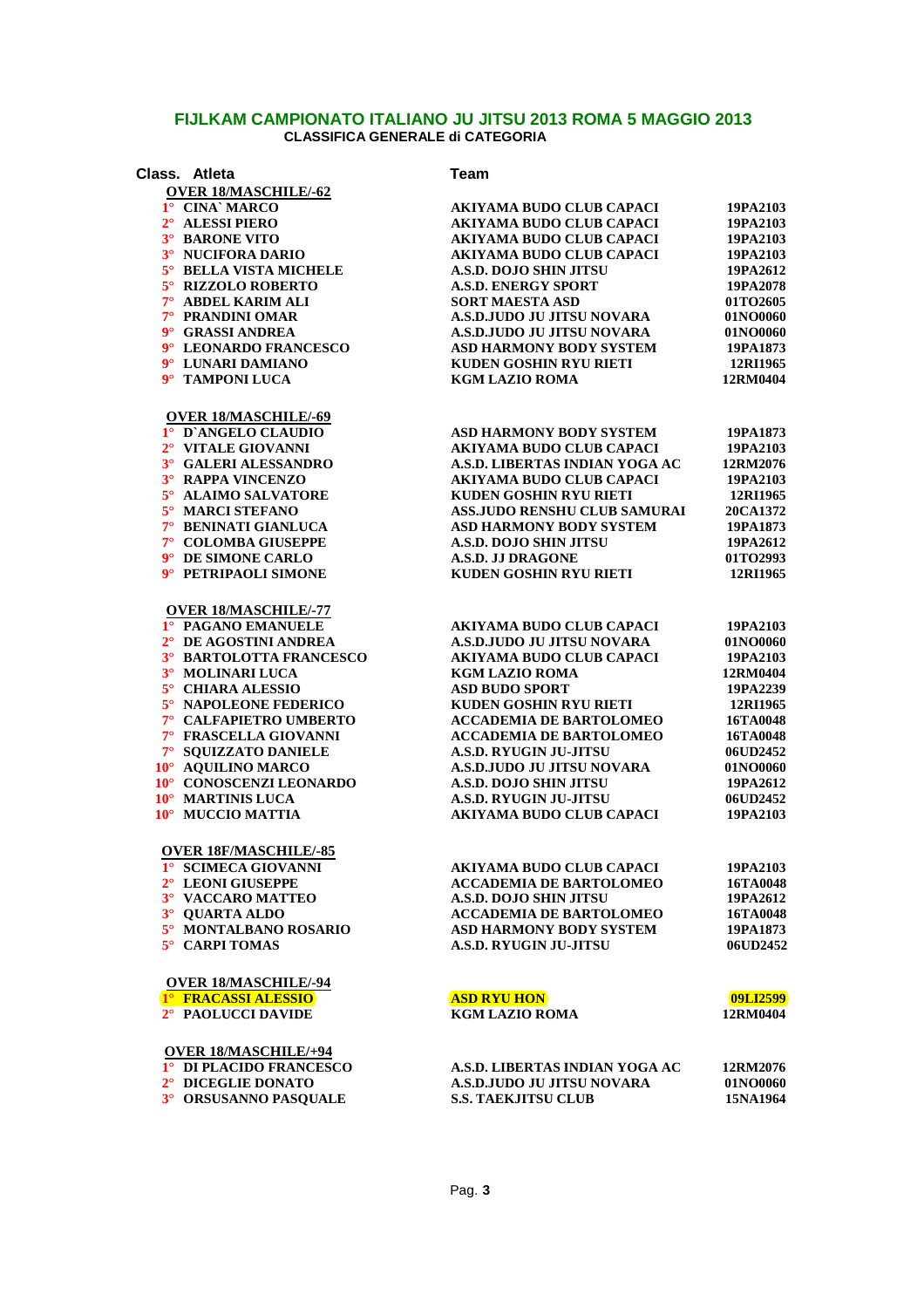| Class. Atleta                | Team                            |          |
|------------------------------|---------------------------------|----------|
| <b>OVER 18/FEMMINILE/-55</b> |                                 |          |
| 1° MANTOVAN MARTA            | KODOKAN CERANO                  | 01NO1445 |
| <b>MANGARELLI FRANCESCA</b>  | <b>ACCADEMIA DE BARTOLOMEO</b>  | 16TA0048 |
| 3° DONDI ROBERTA             | <b>KODOKAN CERANO</b>           | 01NO1445 |
| <b>OVER 18/FEMMINILE/-62</b> |                                 |          |
| 1° CAVARRETTA ANNALISA       | <b>AKIYAMA BUDO CLUB CAPACI</b> | 19PA2103 |
| <b>BIUSO FEDERICA</b>        | ASD HARMONY BODY SYSTEM         | 19PA1873 |
| 3° EPIFANI GIORGIA           | <b>ACCADEMIA DE BARTOLOMEO</b>  | 16TA0048 |
| <b>JOVANOVC TIJANA</b>       | <b>A.S.D. RYUGIN JU-JITSU</b>   | 06UD2452 |
| <b>OVER 18/FEMMINILE/-70</b> |                                 |          |
| 1° SOLIANI SABRINA           | <b>ACCADEMIA ARTI MARZIALI</b>  | 07SP1537 |
| <b>AVANZATI DENISE</b>       | <b>ASD HARMONY BODY SYSTEM</b>  | 19PA1873 |
| <b>OVER 18/FEMMINILE/+70</b> |                                 |          |
| 1° DE CHIARA LOREDANA        | <b>S.S. TAEKJITSU CLUB</b>      | 15NA1964 |